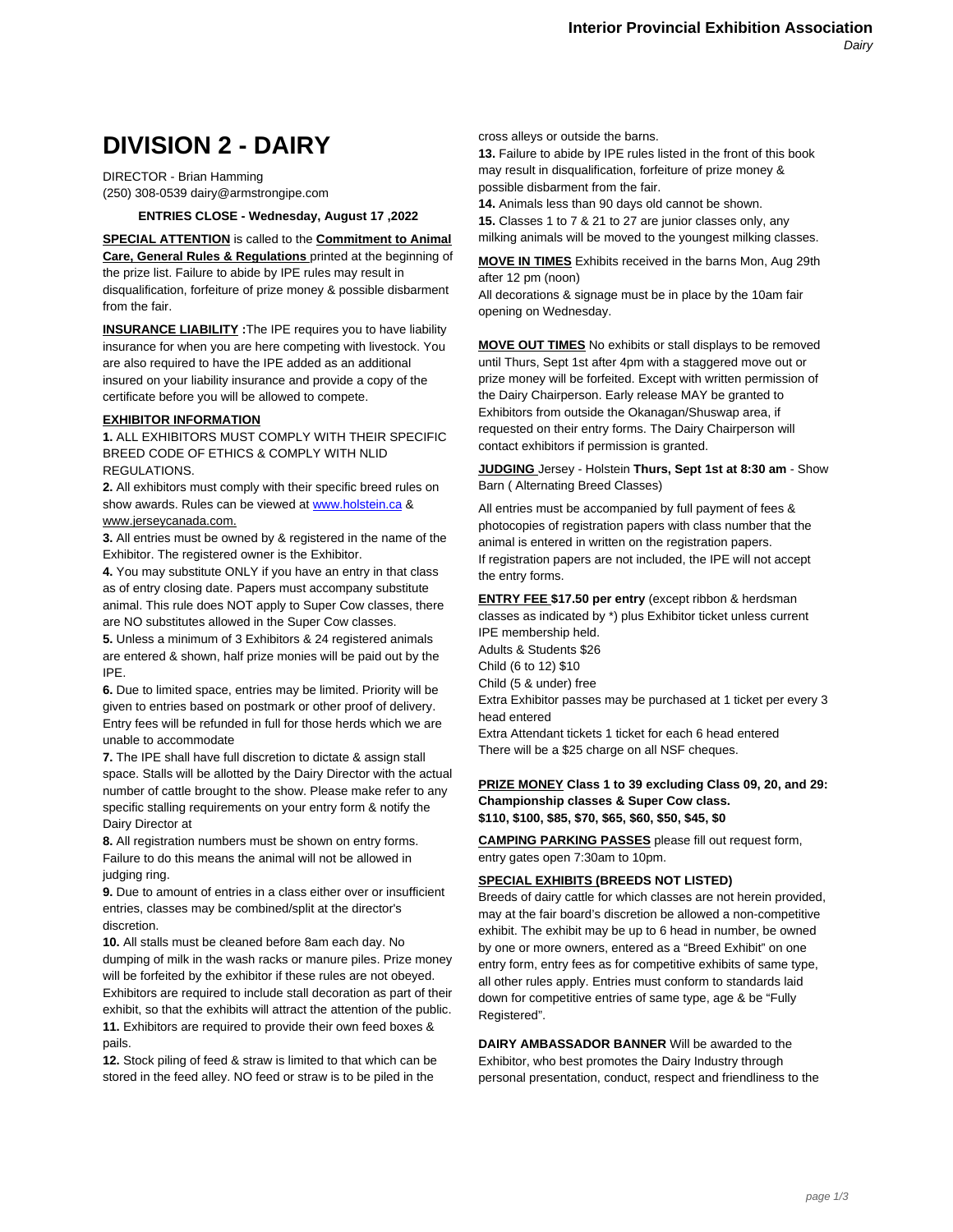public and fellow exhibitors in the cattle barns and show ring. **Sponsored by: Butterkup Farms**

## **DAIRY - HOLSTEIN**

**Prizes:** \$110, \$100, \$85, \$70, \$65, \$60, \$50, \$45 - Unless otherwise noted

#### **Classes:**

- 1. Female, Junior Calf born March 1 to May 5, 2022 minimum of 3 animals entered & shown to be eligible.
- 2. Female Intermediate Calf born December 1st, 2021 to February 28th, 2022
- 3. Female Senior Calf born September 1st, 2021 to November 30th, 2021
- 4. Female Summer Yearling born June 1st, 2021 to August 31st, 2021
- 5. Female Junior Yearling born March 1st, 2021 to May 31st, 2021
- 6. Female Intermediate Yearling born December 1st, 2020 to February 28th, 2021
- 7. Female Senior Yearling born September 1st, 2020 to November 30th, 2020
- **8. Female, Junior Champion, & Ribbons only** 1st & 2nd place winners in above classes.
- 9. Female, Junior, Group of 3 No entry fee
- 10. Female Milking Yearling born September 1st, 2020 to November 30th, 2020 Must have 3 animals entered & shown or classes 10 & 11 will be combined
- 11. Female Junior 2 years old born March 1st, 2020 to August 31st, 2020

Must have 3 animals entered & shown or classes 10 & 11 will be combined

- 12. Female Senior 2 years old born September 1st, 2019 to February 29th, 2020
- 13. Female Junior 3 years old, March 1st, 2019 to August 31st, 2019

Must have 3 animals entered & shown or classes 13 & 14 will be combined

- 14. Female Senior 3 years old, September 1st, 2018 to February 28th, 2019 Must have 3 animals entered & shown or classes 13 & 14
- will be combined **15. Intermediate Champion, Ribbons only**
- 16. Female 4 years old, September 1st, 2017 to August 31st, 2018
- 17. Female 5 years old born September 1st, 2016 to August 31st, 2017
- 18. Female Mature cow born prior to September 1st, 2016
- **19. Female, Grand Champion**

20. Breeders Herd

(must be entered on forms) limited to one (1) exhibit per Exhibitor. Three (3) animals from the same prefix. The exhibitor must solely or jointly own at least one (1) animal in the group, the other two (2) may be owned by another Exhibitor Ribbons Only

# **DAIRY - JERSEY Thys Haambuckers Memorial Jersey Show**

**Prizes:** \$110, \$100, \$85, \$70, \$65, \$60, \$50, \$45 - Unless otherwise noted

#### **Classes:**

- 21. Female, Junior Calf born March 1 to May 5, 2022 minimum of 3 animals entered & shown to be eligible
- 22. Female Intermediate Calf born December 1st, 2021 to February 28th, 2022
- 23. Female Senior Calf born September 1st, 2021 to November 30th, 2021
- 24. Female Summer Yearling born June 1st, 2021 to August 31st, 2021
- 25. Female Junior Yearling born March 1st, 2021 to May 31st, 2021
- 26. Female Intermediate Yearling born December 1st, 2020 to February 28th, 2021
- 27. Female Senior Yearling born September 2, 2020 to November 30, 2020

#### **28. Female, Junior Champion**

- 1st & 2nd place winners in above classes, Ribbons only 29. Female, Junior, Group of 3 **Prize:** Ribbons only
- No entry fee, ribbons only 30. Female Milking Yearling born September 1st, 2020 to
- November 30th, 2020 Must have 3 animals entered & shown or will be combined
- with youngest available milking class 31. Female Junior 2 years old born March 1st, 2020 to August 31st, 2020

Must have 3 animals entered & shown, or classes 30 & 31 will be combined.

If no milking yearling & only 1 milking Junior 2 year entered, the Junior 2-year-old goes to Senior 2-year-old

- 32. Female Senior 2 years old born September 1st, 2020 to February 28th, 2019
- 33. Female Junior 3 years old March 1st, 2019 to August 31st, 2019

Must have 3 animals entered & shown or classes 33 & 34, will be combined

- 34. Female Senior 3 years old September 1st, 2018 to February 28th, 2019 Must have 3 animals entered & shown or Classes 33 & 34, will be combined
- 35. Female 4 years old born September 1st, 2017 to August 31st, 2018
- 36. Female 5 years old born September 1st, 2016 to August 31st, 2017
- 37. Female Mature Cow born prior to September 1st, 2017